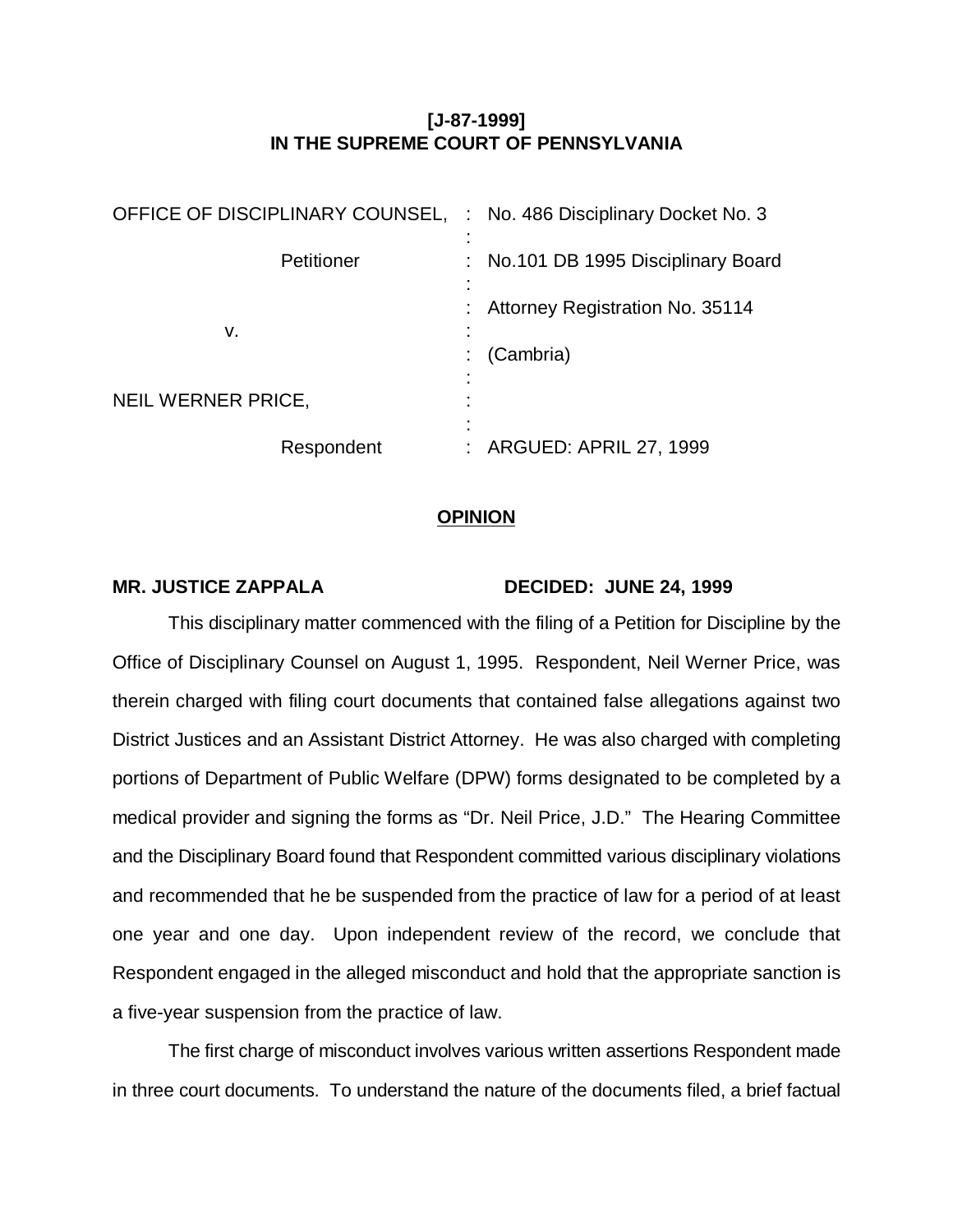background is necessary. On July 24, 1990, Judge Caram Abood of the Cambria County Common Pleas Court issued an order directing that District Justice Rick Farra recuse himself from all matters involving parties represented by Respondent. The order was based on the fact that District Justice Farra was a Commonwealth witness in a then pending criminal proceeding against Respondent. $^1$  On September 3, 1991, an order was entered vacating the recusal order. On September 6, 1991, Respondent filed a "Motion for Reconsideration" of the order vacating recusal, wherein he asserted that

due to the case circumstances, it is axiomatic that either Justice Farra eagerly participated in an undercover effort against Attorney Price, inducing him to deliver contraband arguably constituting a crime, thus creating a crime, OR [sic] Justice Farra eagerly reported an otherwise unreportable offense to curry favor with the state police and attorney general, either situation exhibits a running, bitter controversy that necessitates recusal.

On March 29, 1993, while representing Thomasine Darr in a landlord/tenant action brought by John Anthony, Respondent filed with District Justice Farra a document entitled "Notice of Jurisdictional Defect." Therein, Respondent implied that District Justice Farra authorized Anthony's complaint because Anthony was a former state trooper. He went on to state, "Favoring a state trooper comrade to the extent of colluding in their baseless suits is a form of OFFICIAL OPPRESSION, within the meaning of 18 Pa.C.S. 5301(1). . . ."

On April 14, 1993, Respondent filed in the Cambria County Common Pleas Court a document entitled, "Notice of Objections to Jurisdiction; Demand for Dismissal of Complaint; Demand for Writs of Habeas Corpus Ad Testificandum; Demand for I.F.P. Status." Respondent filed this document in response to criminal charges that had been filed against him as a result of an incident which occurred in District Justice Farra's office

<sup>1</sup> Respondent indicates that he had been charged with violating the Wiretap Act, 18 Pa.C.S. § 5703, by disclosing to District Justice Farra a transcript from an authorized wiretap interception that had been taken in connection with an ongoing political matter in Cambria County. Although the record is not clear regarding the precise disposition of this criminal matter, it is apparent that Respondent was never convicted.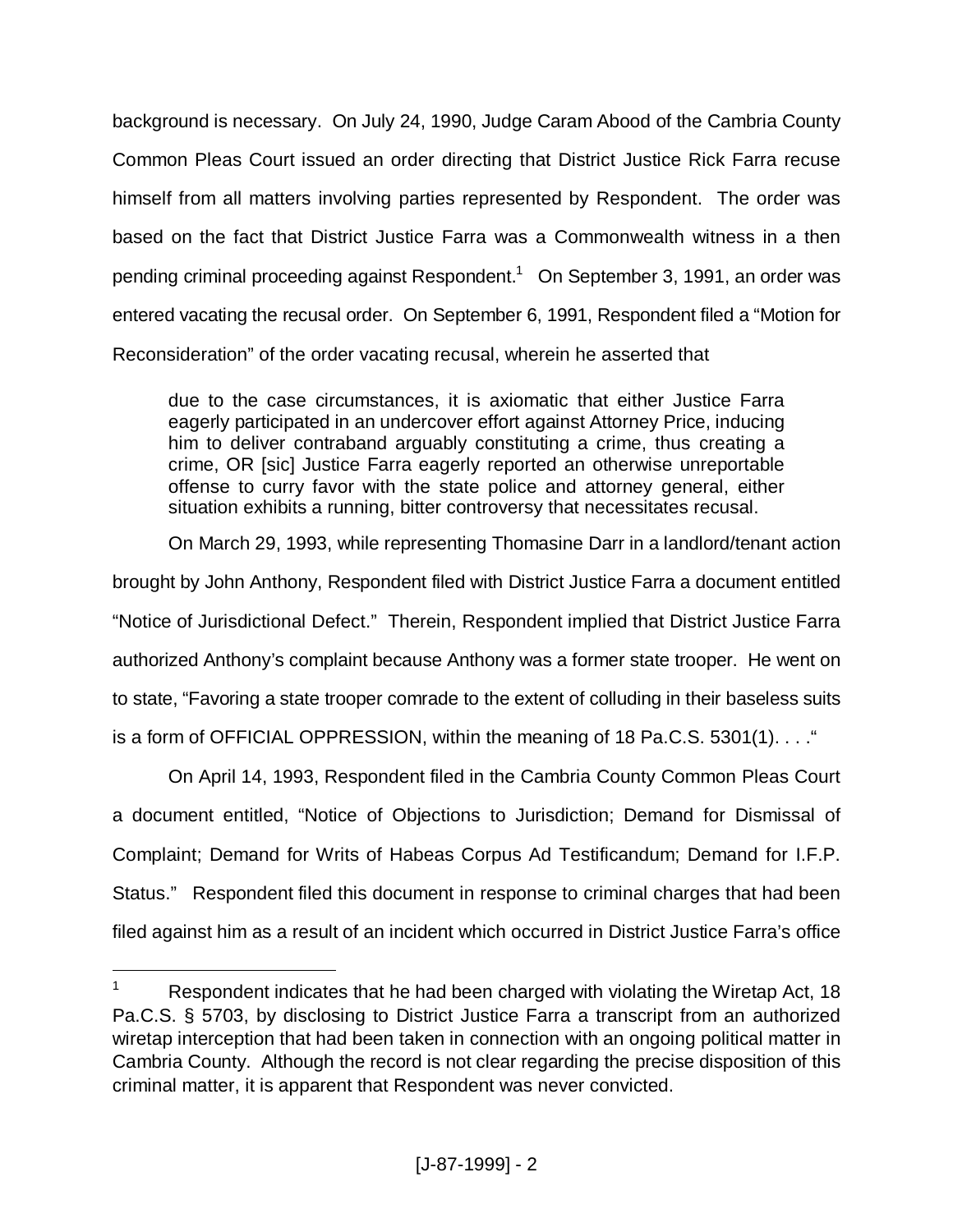earlier that month.<sup>2</sup> Respondent therein asserted that District Justice Allen Berkheimer "abused his office by seeking to fix citations from other jurisdictions," "assumed a prosecutorial bias to ingratiate himself with disciplinary and other authorities," and "bothered several constituents with sexually harassing contacts." He further alleged that District Justice Farra's "coercion over various law enforcement or political officials, including those presumably superior to the former's position is well known." Finally, Respondent asserted that Assistant District Attorney John Kalenish's "malice toward [Respondent] is partly explicable by [Respondent's] inadvertent discovery of J.R. Kalenish's embezzlement of a private client's judgment. . . ."

The second charge of misconduct involves Respondent's completion and submission of two DPW Medical Assessment Forms, which are used to determine whether an individual is disabled for purposes of receiving public assistance benefits. Section II of the form designates that it is to be completed by a physician and includes sections for an evaluation of the claimant's physical/mental capacity and the physician's description of the diagnosis and functional limitations of the claimant.

Respondent completed a form dated September 15, 1992, wherein he asserted that his client, James Custer, was "incapacitated." Respondent described Custer's diagnosis, medications and functional limitations and inserted factual information regarding his medical care. In the area designated for the identification of the "medical provider" who prepared the form, Respondent signed, "Dr. Neil Price, J.D." Respondent listed the address of his law office as the address of the medical provider. He further listed the "date of last examination" as "9/15/92."

<sup>2</sup> Respondent's filing indicates that he was charged with, *inter alia*, witness intimidation, 18 Pa.C.S. § 4952, obstructing administration of law, 18 Pa.C.S. § 5101, and hindering apprehension or prosecution, 18 Pa.C.S. § 5105(a)(3). The record establishes that these charges were ultimately dismissed.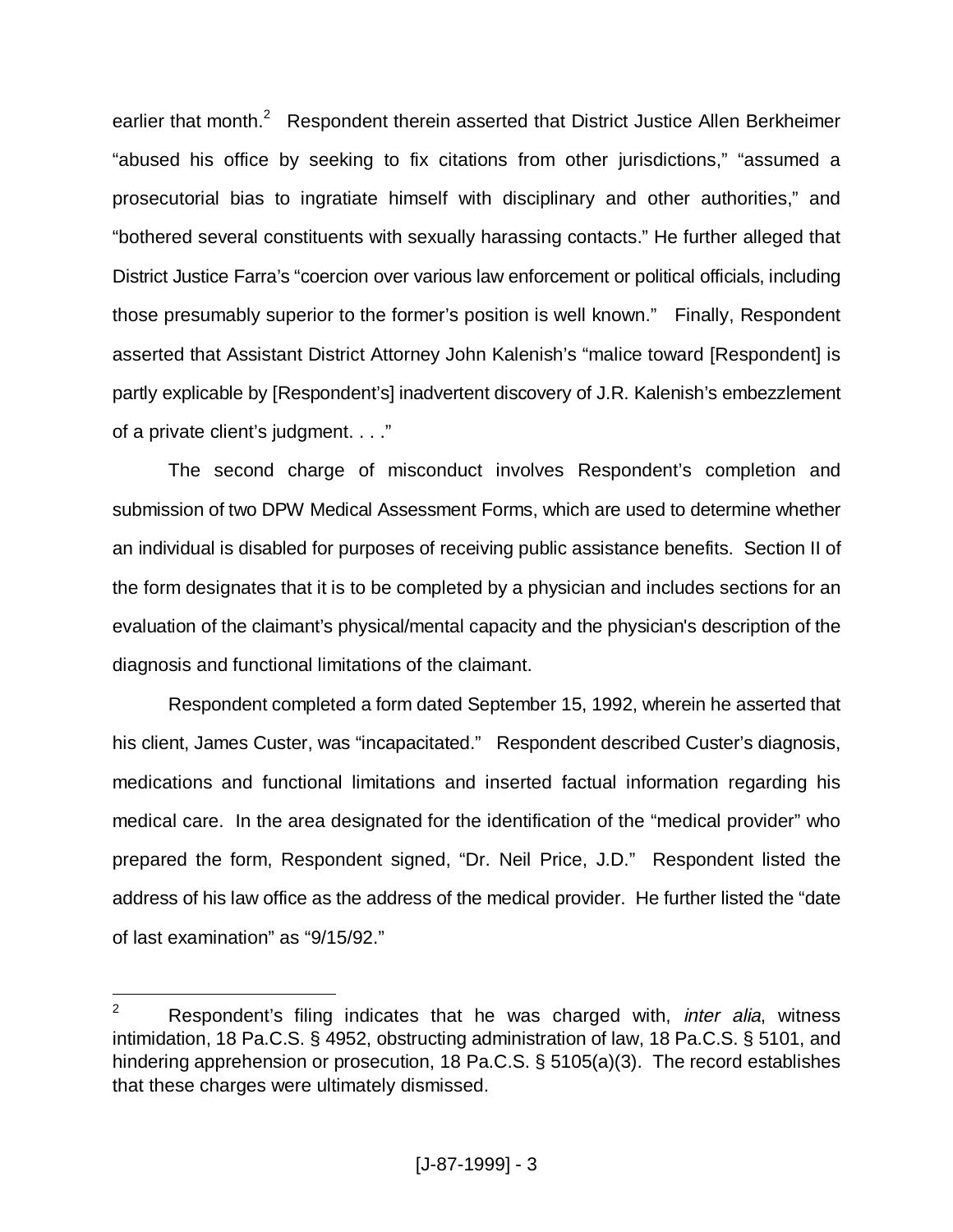Respondent made similar assertions in a second DPW Medical Assessment form dated March 12, 1993, which he filed on behalf of his client, Mary E. Smith. Respondent asserted that Smith was "incapacitated" and described her diagnosis, medications and functional limitations. Respondent's name again appeared as "Dr. Neil Price, J.D." and Respondent's law office address was listed as the address of the medical provider. The "date of last examination" was listed as 3/12/93." Respondent concedes that he was not a physician or medical provider of any kind at the time the forms were completed.

Several evidentiary hearings on both charges of misconduct were held throughout 1996 and 1997. The Hearing Committee found that the assertions made in Respondent's court filings were either knowingly false or recklessly made without regard for their falsity. Accordingly, the Committee found that Respondent violated Rules of Professional Conduct 3.1 (lawyer shall not assert issue unless there is a basis for doing so that is nonfrivolous), 3.3(a)(1) (lawyer shall not knowingly make a false statement of material fact to tribunal), 8.2(b) (lawyer shall not knowingly make false accusations against a judge or other adjudicatory officer), 8.4(c) (it is professional misconduct for lawyer to engage in conduct involving dishonesty, fraud, deceit or misrepresentation), and 8.4(d) (it is professional misconduct for a lawyer to engage in conduct that is prejudicial to the administration of justice).

The Committee also found that the manner in which Respondent completed DPW forms violated Rules of Professional Conduct 4.1(a) (lawyer shall not knowingly make a false statement of material fact or law to a third person in the course of representing a client) and 8.4(c) (it is professional misconduct for a lawyer to engaging in conduct involving dishonesty, fraud, deceit, or misrepresentation). The Disciplinary Board agreed with the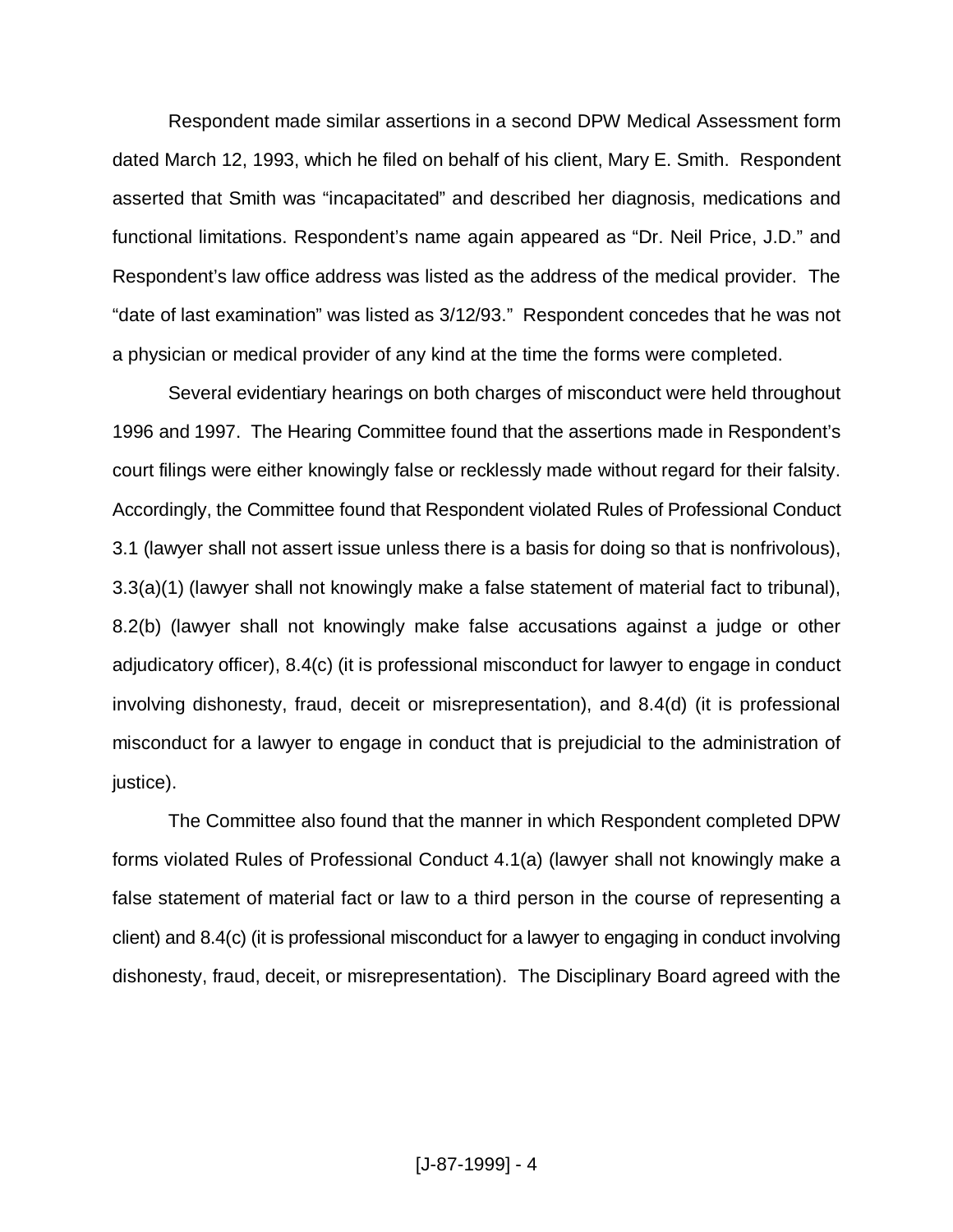Committee that Respondent violated the aforementioned Rules of Professional Conduct and also recommended a suspension of one year and one day.<sup>3</sup>

In attorney disciplinary matters, our review is *de novo*. We are not bound by the findings or recommendations of the Disciplinary Board, although we give them substantial deference. Office of Disciplinary Counsel v. Chung, 548 Pa. 108, 695 A.2d 405 (1997). Because Respondent vehemently disputes the lower tribunals' finding that his allegations were without factual support, we begin our analysis with an examination of whether the assertions Respondent made in his court pleadings constitute "false statements" and "false accusations against a judge" in violation of Rules of Professional Conduct 3.3(a)(1) and 8.2(b), respectively. We also must determine whether the filling of the allegations amounted to "misrepresentation" in violation of Rule 8.4(c).

We first address a preliminarily matter regarding the placement of the burden of proof in such circumstances. We note that the burden of proving professional misconduct lies with the Office of Disciplinary Counsel. Office of Disciplinary Counsel v. Duffield, 537 Pa. 485, 644 A.2d 1186 (1994). The Office of Disciplinary Counsel must prove the misconduct by a preponderance of the evidence and the proof must be clear and satisfactory. Id. It is well-established, however, that every court pleading containing an averment of fact not of record is required to state that the assertion is true based upon the pleader's personal knowledge, information or belief and shall be supported by oath or affirmation or made subject to the penalties of 18 Pa.C.S. § 4904. See Pa.R.C.P 1024; Pa.R.C.P. 76. In other words, the pleader in a court proceeding bears the burden of establishing a factual basis upon which his allegations are based. Similarly, the Comment

<sup>3</sup> Two Board members dissented and would have recommended a three year suspension.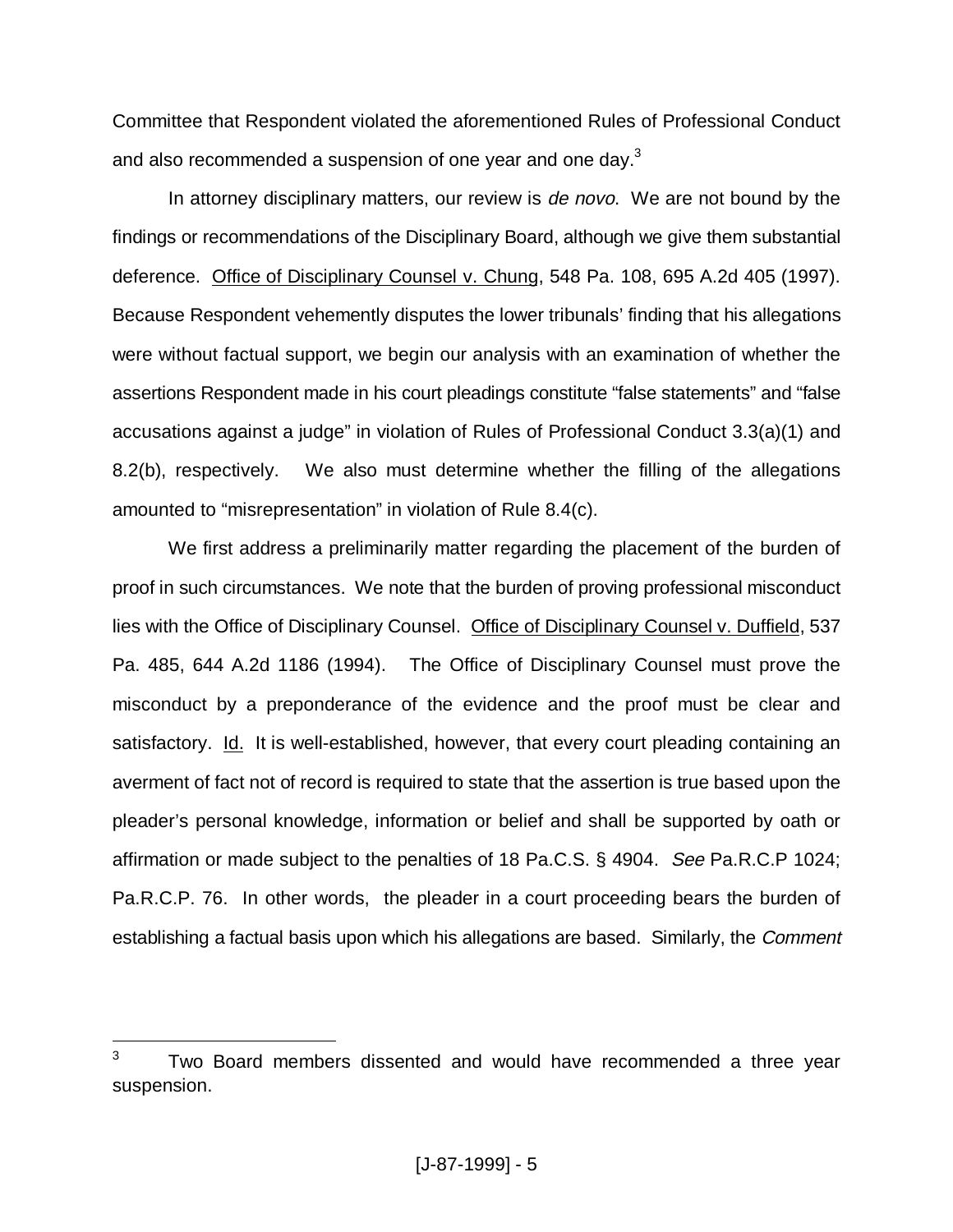to Rule 3.3(a)(1), which prohibits a lawyer from making false statements of material fact to a tribunal, states that

an assertion, purporting to be on the lawyer's own knowledge, as in an affidavit by the lawyer or in a statement in open court, may properly be made only when the lawyer knows the assertion is true or believes it to be true on the basis of a reasonably diligent inquiry.

Thus to establish a prima facie case of making false statements or accusations as set forth in Rules 3.3(a)(1) and 8.2(b), the Office of Disciplinary Counsel bears the initial burden of establishing that an attorney, based upon his own knowledge, made false allegations in a court pleading.<sup>4</sup> This can be accomplished by presenting documentary evidence or testimony from the victims of the allegations stating that the allegations are false. The burden then shifts to the respondent to establish that the allegations are true or that he had an objective reasonable belief that the allegations were true, based upon a reasonably diligent inquiry.<sup>5</sup>

Respondent opposes the application of an objective standard in determining whether the pleader reasonably believed the accusations were true. He contends that the Office of Disciplinary Counsel should have to prove that his purposeful intent was to defraud the judicial officers with false statements. We reject this subjective approach as unworkable as a respondent would always be in the position of defending an allegation, no matter how scurrilous, on the ground that he *believed* it to be true. Reputation is an interest that is explicitly recognized and protected by the highest law in our Commonwealth, our Constitution. Pa. Const. Art. I, §§ 1, 11. We cannot permit it to be cavalierly tarnished by

<sup>4</sup> Rule 8.2(b) contains the additional requirement that the accusation be made against a judge or other adjudicatory officer.

<sup>5</sup> Respondent has repeatedly noted that the victims of his accusations never filed responsive pleadings to dispute the veracity of his statements. (See N.T. 2/16/1996 at 21; 2/26/97 at 52-53; 2/27/1997 at 170). There is not and never has been a burden on the victim of an allegation to prove that the assertions made against him are false.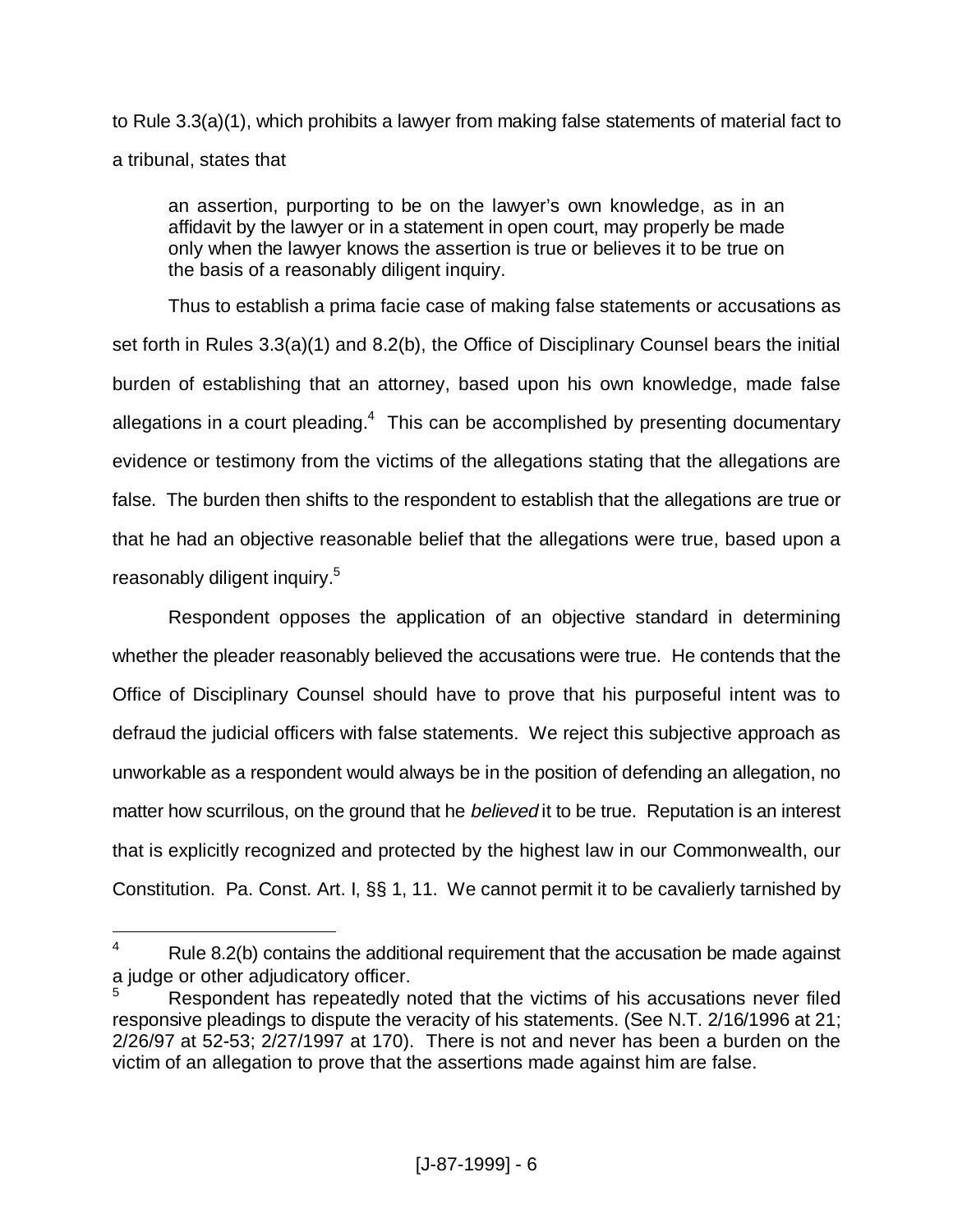the filing of false and scandalous pleadings. While disciplinary infractions involving the conversion of funds can be remedied by restitution, the damage done to one's reputation by the assertion of slanderous allegations is irreparable. Accordingly, we find that an objective standard, which examines the factual basis for the assertion, is necessary to protect the public, the profession and the courts.

When the alleged misconduct is misrepresentation in violation of Rule 8.4 (c), a prima facie case is made where the record establishes that the misrepresentation was knowingly made, or made with reckless ignorance of the truth or falsity of the representation. Office of Disciplinary Counsel v. Anonymous Attorney A, 552 Pa. 223, 233, 714 A.2d 402, 407 (1998). Recklessness may be described as "the deliberate closing of one's eyes to facts that one had a duty to see or stating as fact, things of which one was ignorant." Id.

Keeping these standards in mind, we next examine the specific allegations made by Respondent. We begin by noting that District Justice Farra and District Justice Berkheimer as well as Assistant District Attorney Kalenish each testified unequivocally that the allegations Respondent made against them were untrue. (N.T. 10/10/96 at 11-15; N.T. 9/24/96 at 25-37; 95-105) Respondent first asserted that Farra participated in an "undercover effort" against him, "induced him to deliver contraband" or "reported an otherwise unreportable offense to curry favor with the state police and the attorney general." These allegations were made after Respondent had been charged with disclosing to Farra the transcript of an authorized wiretap interception. The assertions were included in a motion challenging the vacation of an order directing the recusal of Farra. Other than laying this factual background, and asserting that Farra had had previous communications with the Attorney General's Office, Respondent has presented no evidence establishing a factual basis to support his allegations. Respondent's unsupported suspicions do not give rise to an objective, reasonable belief that the allegations were true.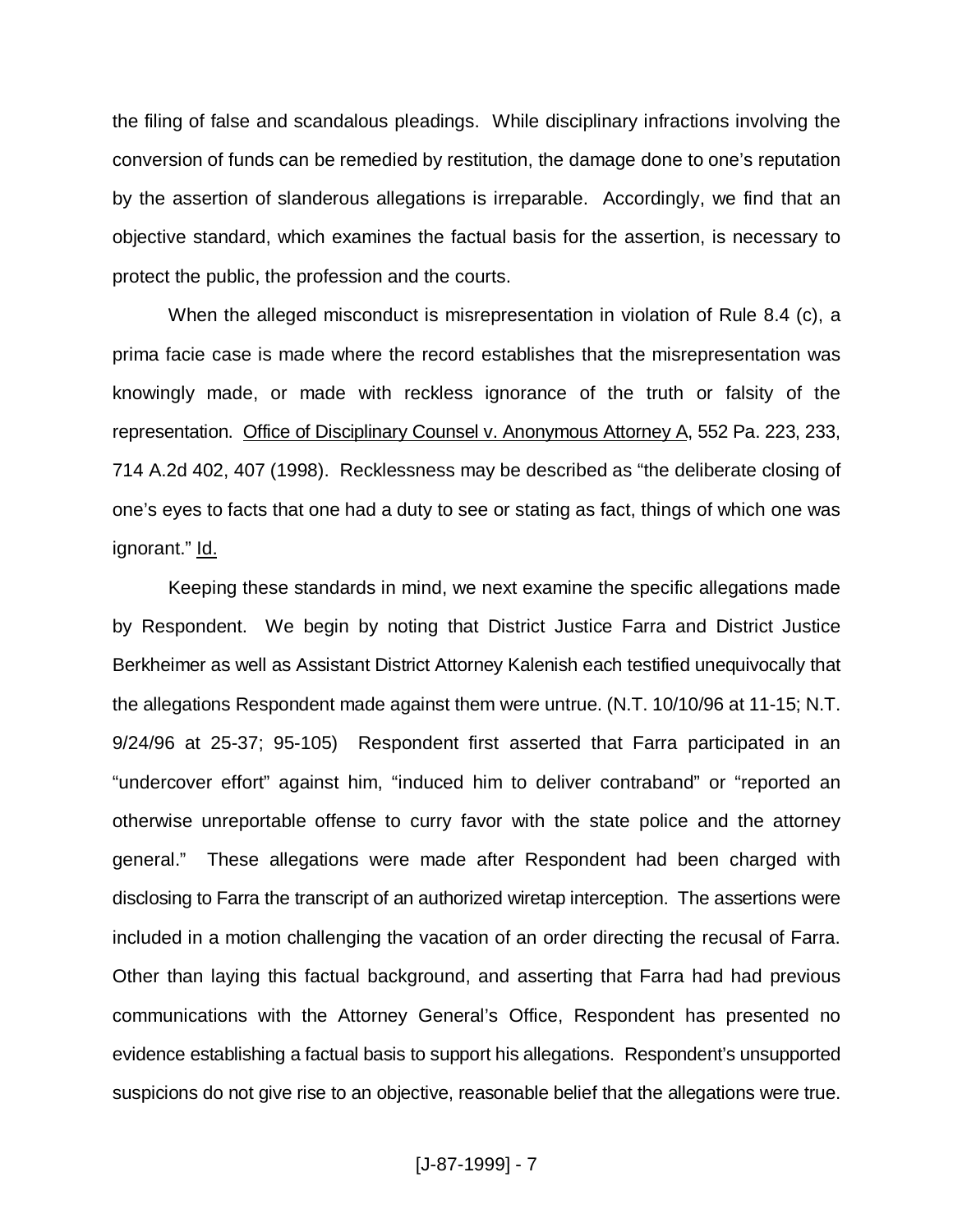Moreover, Respondent has not suggested that he engaged in any reasonably diligent inquiry to determine whether his assertions were accurate. Instead, Respondent testified that the statements reflected his "perceptions" and "impressions." (N.T. 2/26/97 at 32).

Respondent also alleged that Farra approved a litigant's complaint in a landlord/tenant matter on the basis that the litigant was a former state trooper. Notwithstanding Respondent's lack of evidence of Farra's bias, the record establishes that Respondent did not even have personal knowledge that the litigant was ever a state trooper.<sup>6</sup> Finally, Respondent asserted that Farra's "coercion over various law enforcement or political officials is well-known." Respondent made this allegation in a document that he filed with the court three or four days after he had been jailed on charges that were dismissed. (See footnote two, supra). Respondent acknowledged that the allegations "weren't necessarily made in the most charitable frame of mind toward [his] accusers." (N.T. 11/13/96 at 59). He failed, however, to present any evidence of Farra's "coercion" or any factual basis upon which he could have reasonably relied in believing this statement to be true.

Respondent also relied on rumors and innuendo in making accusations against District Justice Berkheimer. He first contended that Berkheimer fixed citations from other jurisdictions. Although Respondent asserted that he had heard from others that Berkheimer had been reported for a disciplinary problem (N.T. 11/13/96 at 77), he stated that he did not know whether or not Berkheimer sought to fix any citations. Id. at 79. Regarding Respondent's allegation that Berkheimer "assumed a prosecutorial bias," he stated that he had heard conversations regarding what he considered to be "excesses" by Berkheimer. Id. Finally, Respondent asserted that Berkheimer "bothered several

<sup>6</sup> Respondent testified that a local constable told him that the litigant was a former state trooper. (N.T. 2/26/97 at 48). He later testified regarding the assertion, "If it happens to be inaccurate, I don't know, you know. " (N.T. 2/26/97 at 55).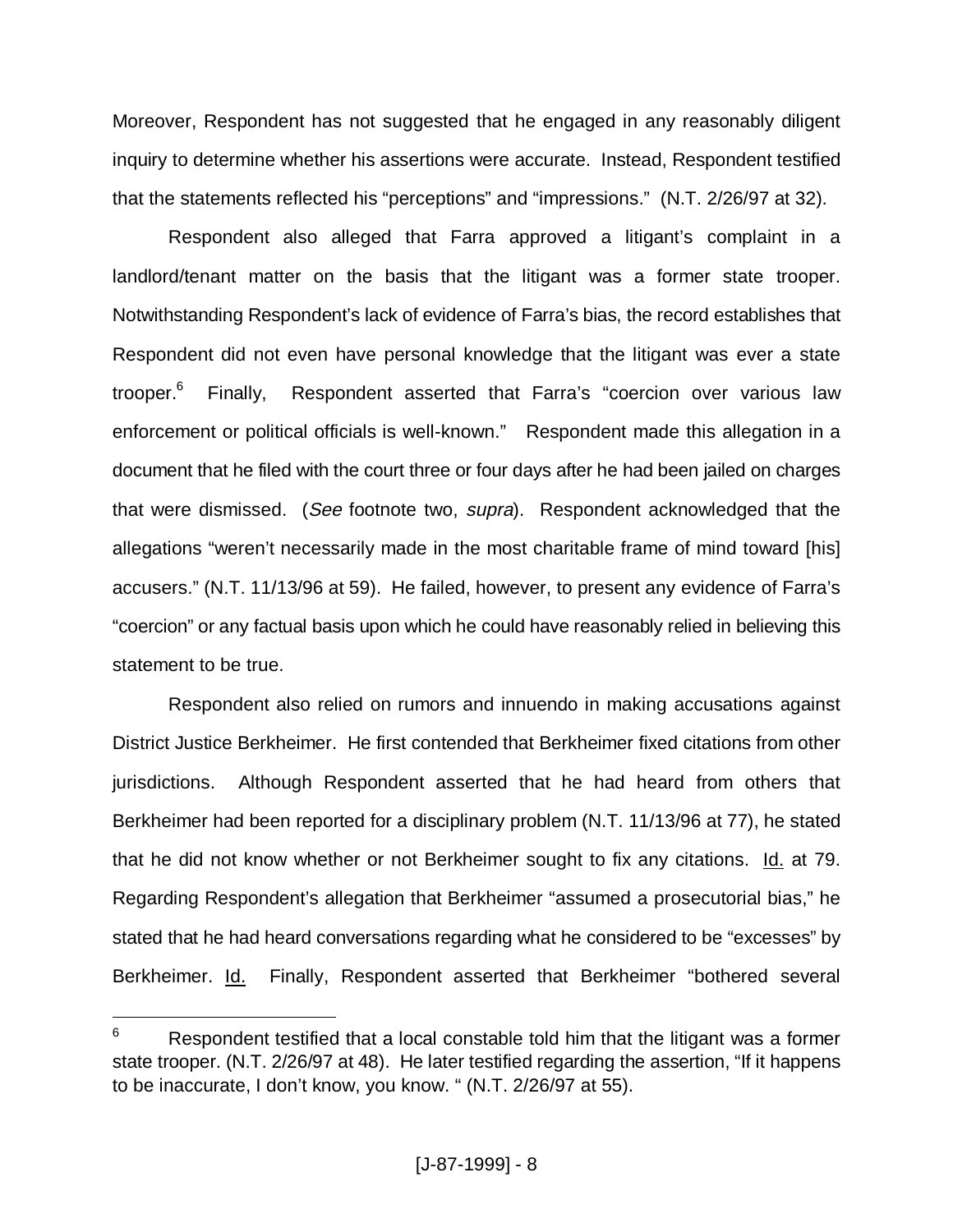constituents with sexually harassing contacts." Respondent explained that his friend's girlfriend worked at a convenience store and had been harassed one evening by Berkheimer. Respondent was not present in the store when the alleged misconduct occurred and he presented no witnesses corroborating his claim. He further contended that he observed Berkheimer touch a female's leg in his office. Respondent, however, "did not bother" to question the woman concerning the incident, id. at 84, and did not crossexamine Berkheimer as to any allegations of harassment. This conduct does not demonstrate a reasonable inquiry into the veracity of the averments and instead displays a reckless disregard for the truth that damages the reputations of those falsely accused.

As to the allegation that Assistant District Attorney Kalenish embezzled a private client's funds, Respondent presented no competent evidence to substantiate any reasonable belief as to the truth of the statement. He presented no testimony from the private clients or any other witnesses and offered no documentary evidence that supported his claim. The record establishes that Respondent had no personal knowledge of any wrongdoing.

In summary, we have extensively reviewed the voluminous record in this matter and conclude that Respondent's allegations were either knowingly false or made without an objective reasonable belief that they were true. Instead of conducting a reasonably diligent inquiry into the accuracy of the statements, Respondent relied on rumors, innuendo and his own perceptions.<sup>7</sup> Moreover, the vast amount of documentary evidence Respondent

 $\overline{a}$ 7

(N.T. 11/13/96 at 75).

This is demonstrated by Respondent's own testimony wherein he stated:

We have to understand, the problem I have in defending this is that we get into that nebulous area between what the facts are versus suggestions, implications, opinions, impressions, interpretations, perceptions, conclusions. I mean, a lot of these allegations are mixtures. In fact, all of them are mixtures of the same.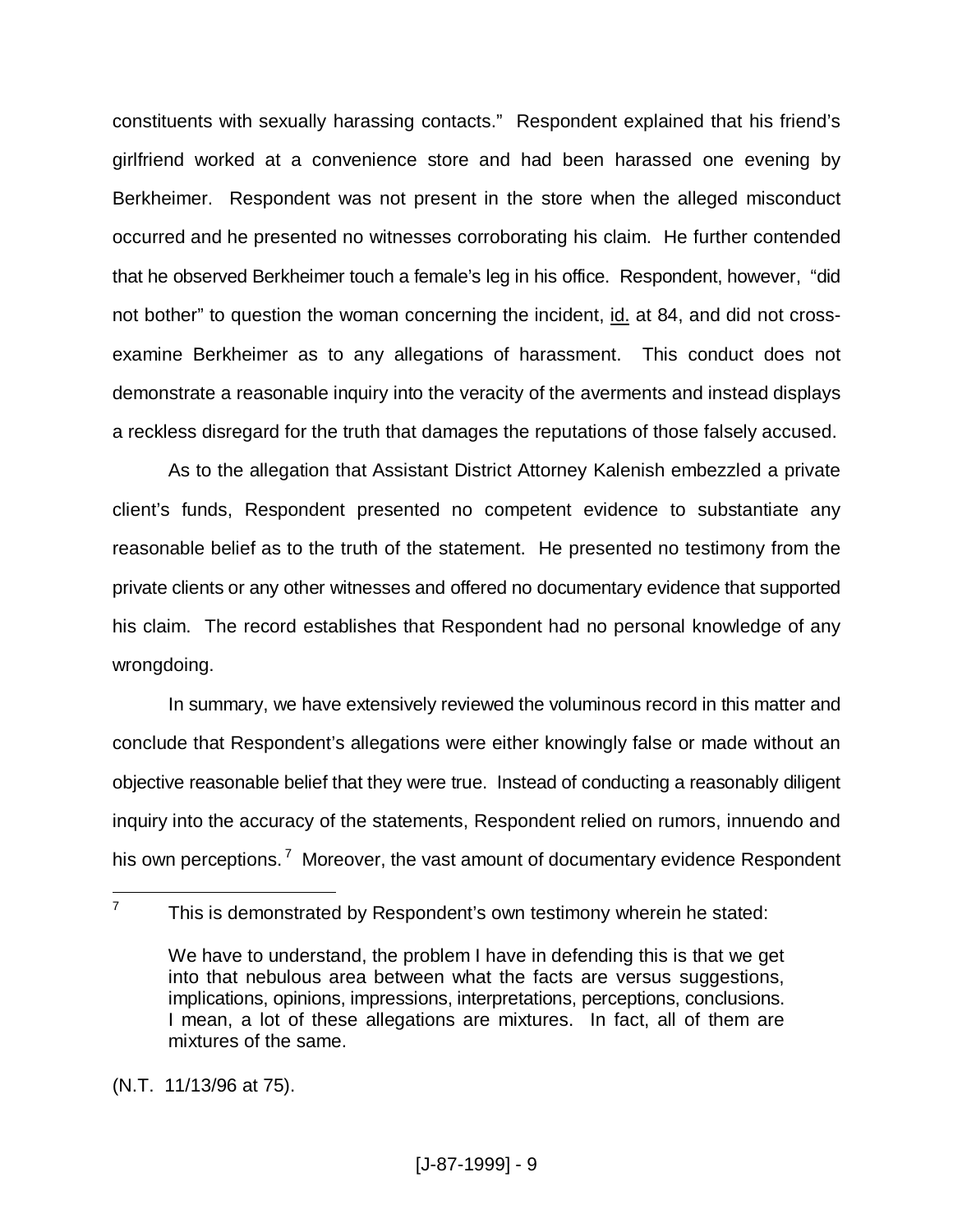presented simply did not support his claims. Accordingly, he violated Rules 3.3(a)(1) and 8.2(b), relating to false statements and accusations. Because he deliberately stated as fact things of which he was ignorant, Respondent also violated Rule 8.4(c) relating to misrepresentations. Additionally, based on the foregoing, we concur with the Board's finding of violations of Rule 3.1, which precludes the assertion of frivolous issues, and Rule 8.4(d), concerning misconduct prejudicial to the administration of justice.

Before we determine the appropriate sanction for Respondent's misconduct, we must also consider his inappropriate completion and submission of DPW medical evaluation forms. As noted, on two separate occasions Respondent completed portions of the forms designated to be completed by "medical providers" and signed the forms "Dr. Neil Price, J.D." More significantly, he represented that his clients, James Custer and Mary E. Smith, were "incapacitated" and described their diagnosis, medications and functional limitations. Respondent contends that his behavior amounted to nothing more than "arrogance" as he did not intend to deceive the DPW by recovering benefits that were unwarranted. He asserts that he was familiar with the DPW personnel who processed the forms and submits that they were aware that Respondent was not a physician. Respondent further maintains that the use of the phrase "Dr. Neil Price J.D." is accurate because he is a "Juris Doctor."

Respondent's defenses are unpersuasive. In Office of Disciplinary Counsel v. Anonymous Attorney A., we declined to require actual knowledge or intent to deceive on the part of the respondent to establish a disciplinary violation based on misrepresentation. Moreover, the Office of Disciplinary Counsel presented evidence establishing that the information Respondent included on the forms was false. Upon DPW's request, Dr. William Hauger completed a second Medical Assessment Form on James Custer's behalf on September 28, 1992. Unlike the form completed by Respondent, Dr. Hauger stated that Custer was only "temporarily incapacitated" until December 1, 1992, at which time his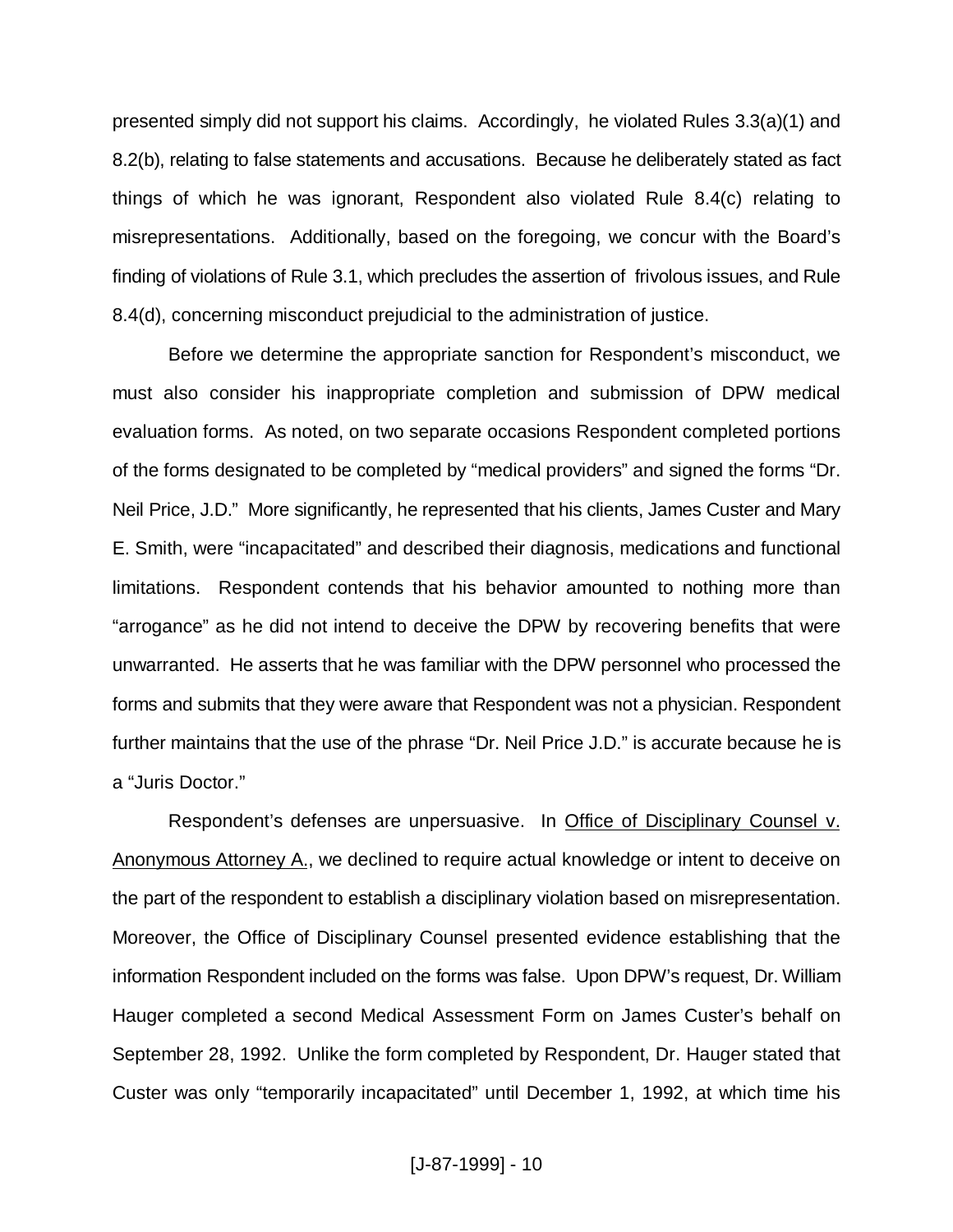benefits would cease. (N.T. 9/27/96 at 29). Regarding Mary E. Smith, the record establishes that after her form was submitted to DPW, she was denied social security benefits on the basis that she was able to be gainfully employed and was not incapacitated. (N.T. 9/27/96 at 36-37). This establishes that Respondent completed the medical forms with a reckless ignorance of the truth or falsity of the representations he made therein. Accordingly, Respondent's conduct amounts to misrepresentation in violation of Rule 8.4(c). We further concur with the Board's finding that Respondent's conduct violated Rule 4.1(a), relating to knowingly making false statements of material fact to a third person in the course of representing a client.

In determining the appropriate discipline to be imposed, we recognize that disciplinary sanctions are not designed for their punitive effects, but rather are intended to protect the public from unfit attorneys and to maintain the integrity of the legal profession and the judicial process. Office of Disciplinary Counsel v. Christy, 536 Pa. 394, 639 A.2d 782 (1994). We note that even at this stage of the proceeding, Respondent denies that he engaged in any wrongdoing and submits that he should not be subject to any form of discipline. This indicates that Respondent has no understanding of the potential damage he may have caused to the victims' reputations and to the functioning of our legal system, which is based upon good faith representations to the court. Moreover, the false allegations against District Justice Farra and District Justice Berkheimer included attacks upon their performance of official duties. Such scandalous accusations erode the public confidence in the judicial system in general and in these District Justices in particular. This misconduct is aggravated by Respondent's callous disregard for the truth as demonstrated by his misrepresentations set forth in the DPW medical evaluation forms. We find that this most serious misconduct warrants a five-year suspension from the practice of law.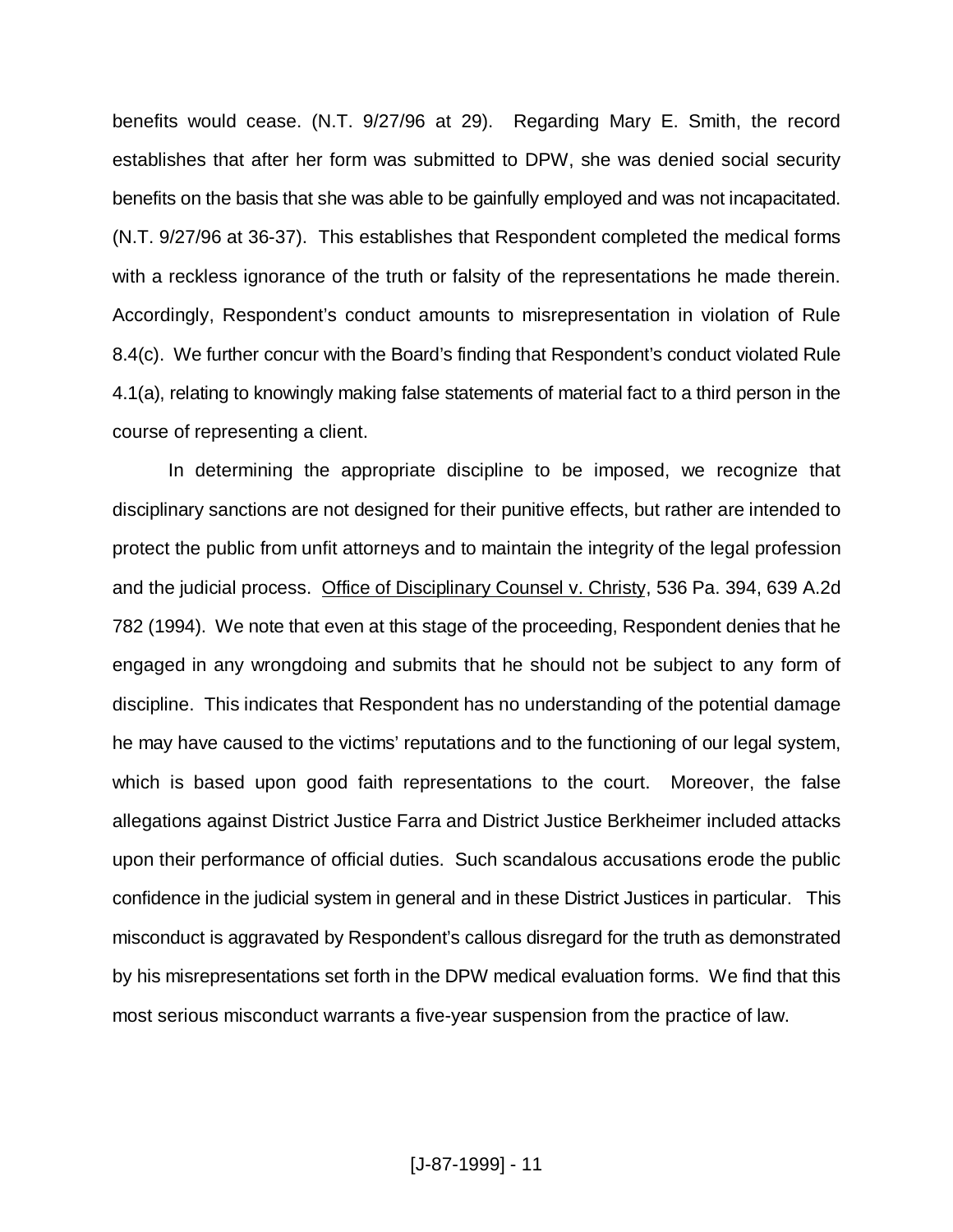Accordingly, we impose a five-year suspension. We further order that Respondent shall comply with the provisions of Pa.R.D.E. 217 and shall pay costs, if any, to the Disciplinary Board pursuant to Pa.R.D.E. 208(g).

Mr. Chief Justice Flaherty files a dissenting opinion in which Messrs. Justice Castille and Nigro join.